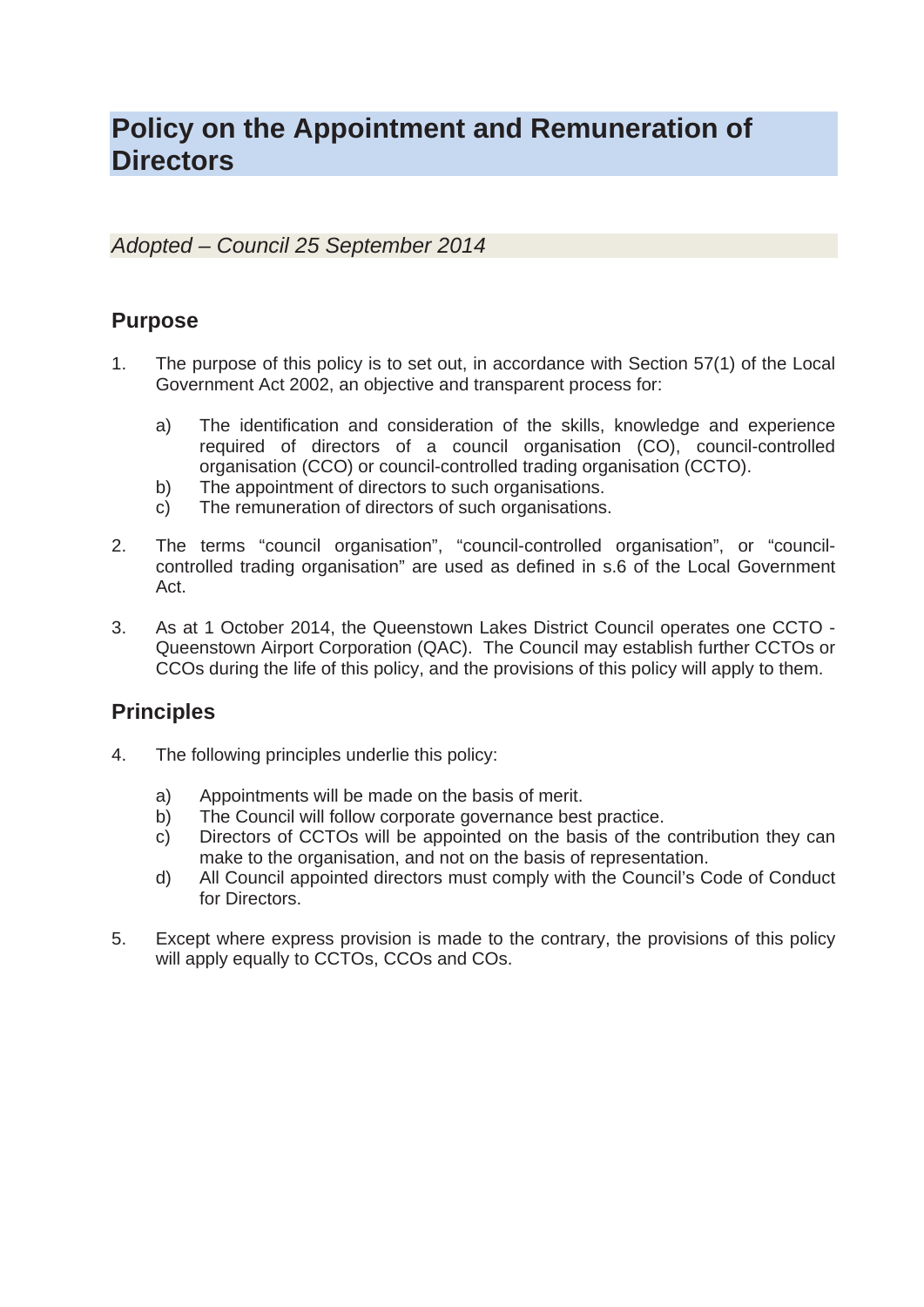# **POLICY ON APPOINTMENT OF DIRECTORS**

- 6. No directors will be appointed to CCTO, CCO or CO boards other than through the processes described in this policy.
- 7. The process for selecting directors will be undertaken by the Governance Subcommittee (GSC) comprising;
	- a) The Mayor;
	- b) A nominated councillor;
	- c) The Chief Executive.
- 8. The GSC will make a recommendation for appointment of directors to the Full Council.

# **Identification of required skills, knowledge and experience of directors**

- 9. The required skills, knowledge and experience for director appointments to a board are assessed in the first instance by the Governance Subcommittee of the Council, in consultation with the Chairperson. Reference is made to current governance best practice in this area, as encapsulated in the Institute of Directors' "*Four Pillars of Governance Best Practice*" and other relevant material. External assistance may be used by the GSC in some cases.
- 10. The mix of skills and experience on the Board will be taken into account, and consideration given to complementing and reinforcing existing skills and reducing any known weaknesses where necessary.
- 11. The skillsets and attributes required of candidates will generally include:
	- a) Intellectual ability;
	- b) Commercial experience;
	- c) Understanding of governance issues;
	- d) Sound judgement;
	- e) High standard of personal integrity;
	- f) Commitment to the principles of good corporate citizenship;
	- g) Understanding of the wider interests of the publicly-accountable shareholder;
	- h) Able to maintain the trust of the Council;
	- i) Able to maintain a close, but independent, working relationship with the CEO;
	- j) Ability to harness the collective skills of the Board and executive team to achieve the business objectives and maintain the confidence of the shareholders;
	- k) Ability to lead Board evaluation process;
	- l) Ability to demonstrate leadership and good interpersonal skills;
	- m) Ability to efficiently conduct meetings;
	- n) Ability to effectively participate in Board deliberations;
	- o) Ensure timeliness and relevance of information to the Board;
	- p) Ability to be the spokesperson for the company;
	- q) Ability to retain the confidence of the community and able to build relationships within the community's networks.
- 12. It is expected that all appointees to boards will undergo, or already have undergone, formal corporate governance training, or have the requisite experience in this area.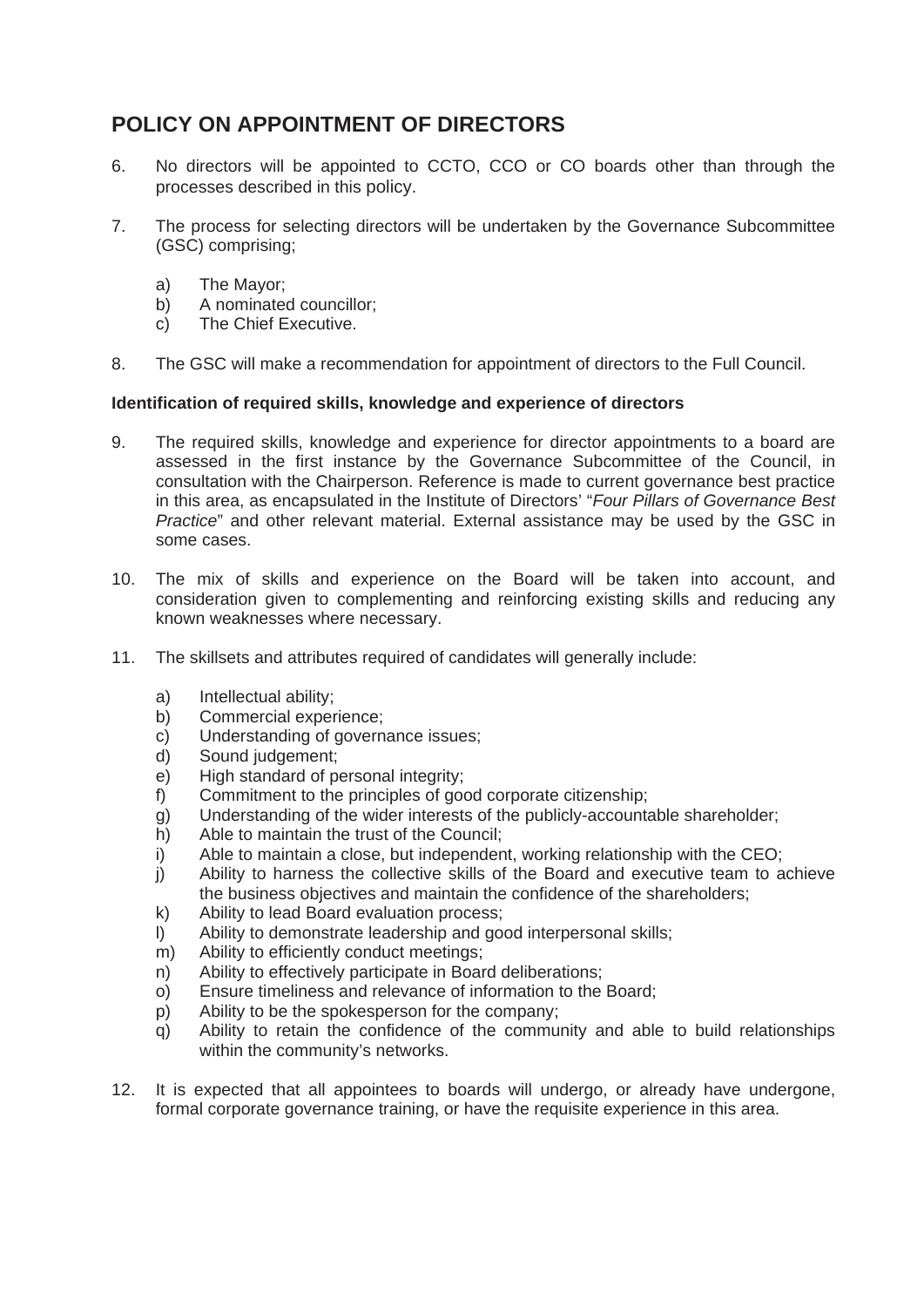### **The Appointment of Officers or Elected Members as Directors**

- 13. Neither Councillors nor Council staff are precluded under this policy from appointment to boards.
- 14. Staff or elected representatives (including the Mayor and Community Board members) acting as directors of commercial companies, are to be particularly conscious of their responsibilities in the role of a director, and the role of an impartial advisor/objective decision maker. Conflicts of interest must be avoided between these roles.
- 15. There may be special circumstances where a Councillor or officer may be the most appropriate person to be appointed as company director. These special circumstances should be fully recorded by the Council in making that decision. All other parts of this policy should be considered and applied to such an appointment.

#### **Appointment process for directors**

- 16. When a vacancy arises, the GSC, having identified the skills, knowledge and experience required for the position (in consultation with the Chairperson) will then follow the process set out below:
	- a) The vacancy will be advertised on the Institute of Directors "Director Vacancy Noticeboard"; or
	- b) Where a suitable candidate has been identified and advertising is not expected to add significant value to the selection process, the GSC may choose to not advertise.
	- c) The candidate will be requested to supply:
		- A curriculum vitae which establishes how well they meet the role specification for the directorship role
		- x A letter detailing why they are interested in the particular role
		- A report on any conflicts of interest their appointment may cause.
- 17. The GSC may engage a specialist consultant or advisor to assist with the provision of names of possible candidates.

Interview

- a) Following the search process, the GSC will draw up a short list of candidates.
- b) Where appropriate the committee will co-operate with minority shareholders in the selection process.
- c) Each candidate will be interviewed by the GSC. The committee will then decide its preferred candidate(s), check all references and report back to the Council with a recommendation for appointment.

#### Appointment

a) The report recommending the candidate will be "public excluded" in order to protect the privacy of the individual(s) concerned. The Council will consider the report from GSC and make its decision on selection.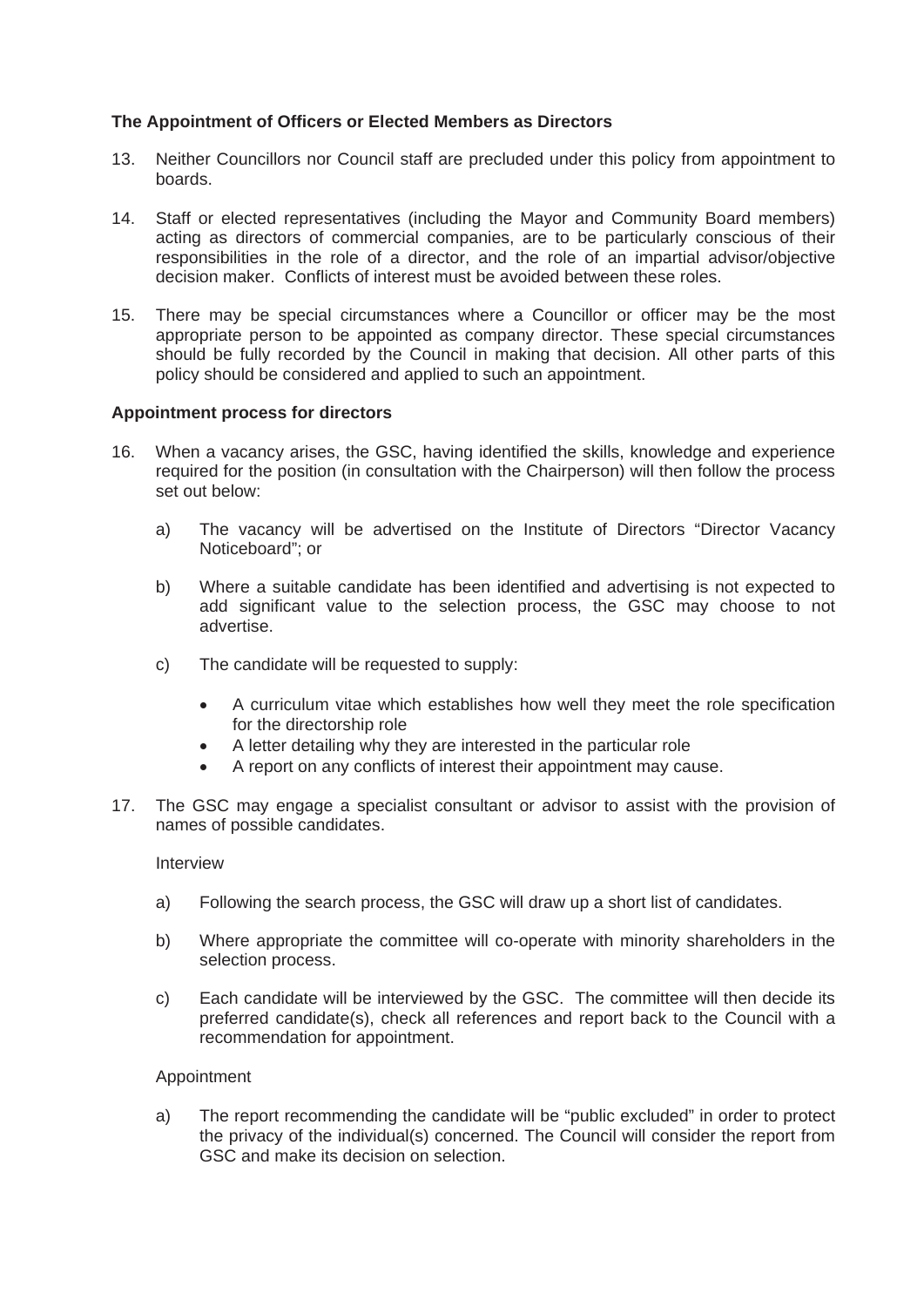b) Public announcement of the appointment will be made as soon as practicable after the Council has made its decision.

### **Tenure**

- 18. Rotation of all directors is to be encouraged to the extent that it is practical under the law and constitution of the organisation.
- 19. Directors will normally be appointed for terms of three years (unless the constitution of the organisation provides otherwise).
- 20. At the end of each term of an appointment, the incumbent will be asked to provide a report on their contribution to the organisation concerned.

#### **Reappointment**

- 21. Where a director's term of appointment has expired and he or she is offering him/herself for reappointment, a representative of the GSC will consult on a confidential basis with the Chairperson with regard to:
	- a) Whether the skills of the incumbent add value to the work of the board.
	- b) Whether there are other skills which the board needs.
	- c) Succession planning matters.
- 22. The GSC will consider the information obtained and, taking into account the director's length of tenure, form a view on the appropriateness of reappointment or making a replacement appointment.
- 23. Where reappointment is considered appropriate, then the GSC is authorised to approve the re-appointment without further decision of Council.
- 24. Where it is not intended to reappoint the existing incumbent, the appointment process outlined above will apply.

#### **Chairperson selection**

25. It is the responsibility of the Council (on the recommendation of the GSC) to appoint the Chairperson. However, normally the GSC will consult with the Board on the person to be so appointed, and where appropriate, will seek its view on who it considers to be the appropriate person to fill the Chairperson's position.

#### **Chair Succession Planning**

26. The aim of a succession plan is to provide for smooth transition of leadership in the event of a planned or unexpected retirement of an incumbent Chairperson. It is expected that the Chairperson will identify and develop potential successors or advise the GSC if there are no candidates suitable for the role of Chairperson.

# **Removal of Board Members**

27. Board members hold office at the pleasure of the Council and may be removed at any time by council resolution.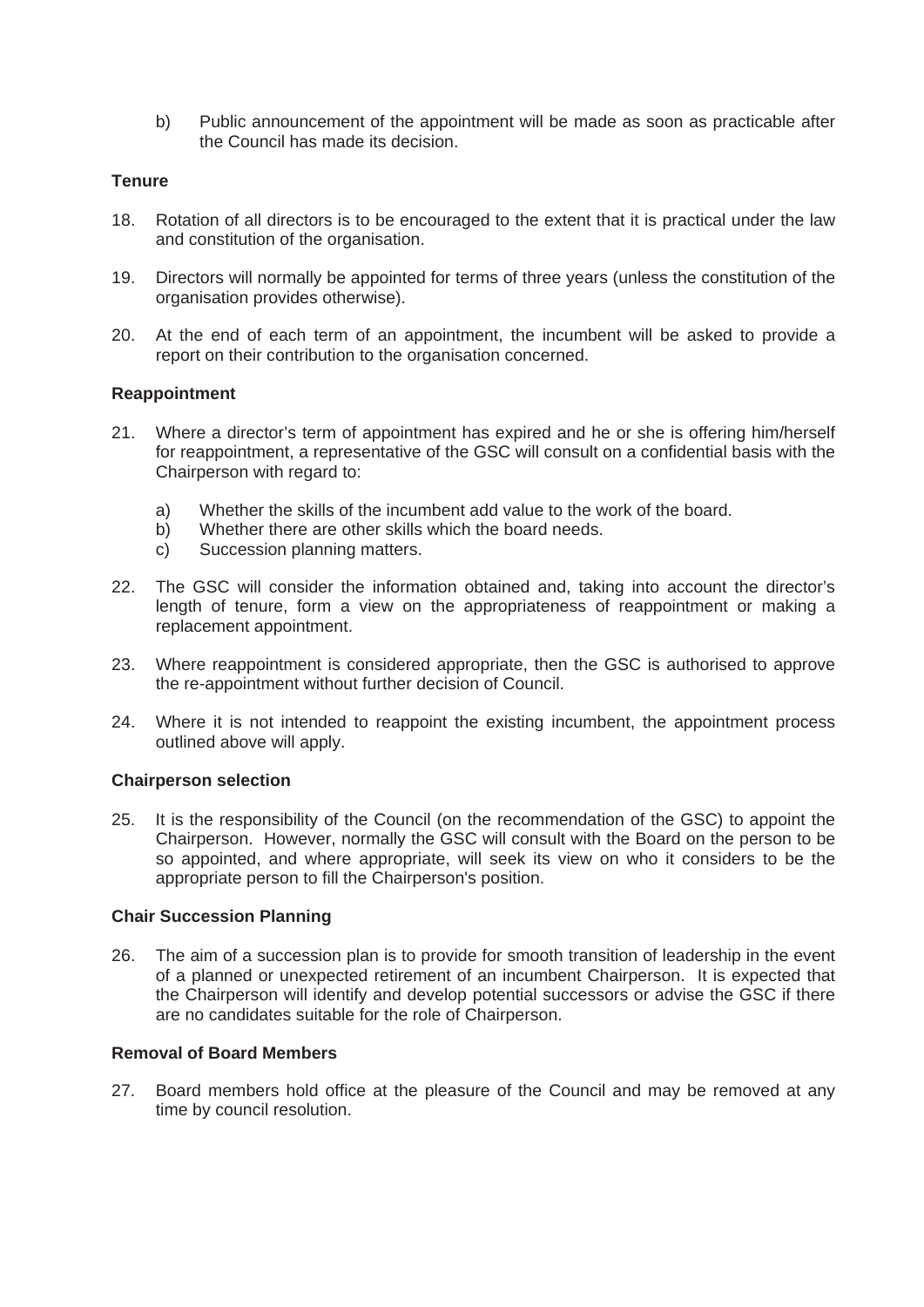- 28. Without limiting the right of the Council, reasons which would justify removal of a board member would be where that board member:
	- a) Is regularly absent from board meetings without good justification.
	- b) No longer has the confidence of the board or the Council.
	- c) Has breached ethical standards and this reflects badly on the board and/or Council.
	- d) Does not act in the best interests of the organisation.
	- e) Breaches the confidence of the board in any way, including speaking publicly on board issues without the authority of the board or;
	- f) Does not act in accordance with the principles of collective responsibility.
- 29. Where the board has concerns regarding the behaviour of one of its members, it should be considered by the board in the first instance and, where necessary, the board may recommend the removal of the board member to the GSC. The Council will not make any payment by way of compensation to board members who have been removed from boards.

# **PROVISIONS SPECIFIC TO COUNCIL ORGANISATIONS**

- 30. The Council may have a non-controlling interest in numerous COs. These will be not-forprofit bodies.
- 31. Appointments to COs are made for a number of reasons. These include:
	- a) To provide a means of monitoring where the Council has made a grant to that body.
	- b) To enable Council involvement where the CO's activity is relevant to the Council.
	- c) To satisfy a request from the CO that the Council appoint a representative.
	- d) Statutory requirements.
- 32. Appointments to a CO are generally for a three year term and are made after the triennial Council elections, by the Council.
- 33. The Council will endeavour to minimise the number of appointments where the benefit to the Council of such an appointment is minimal.

#### **Identification of required skills, knowledge and experience of CO directors, and appointment**

- 34. The range of reasons for the appointment of Council representatives to COs results in a wider range of desired attributes for appointees to these bodies.
- 35. The Council will determine the required skills, knowledge and experience for each appointment. Candidates are not restricted to Councillors – in some cases, it may be more appropriate to appoint Council staff or external people with affiliations to the Council.

### **Remuneration of CO directors**

36. CO directors appointed by the Council will receive the remuneration (if any) offered by that body. Council staff members appointed to such bodies will not accept any remuneration.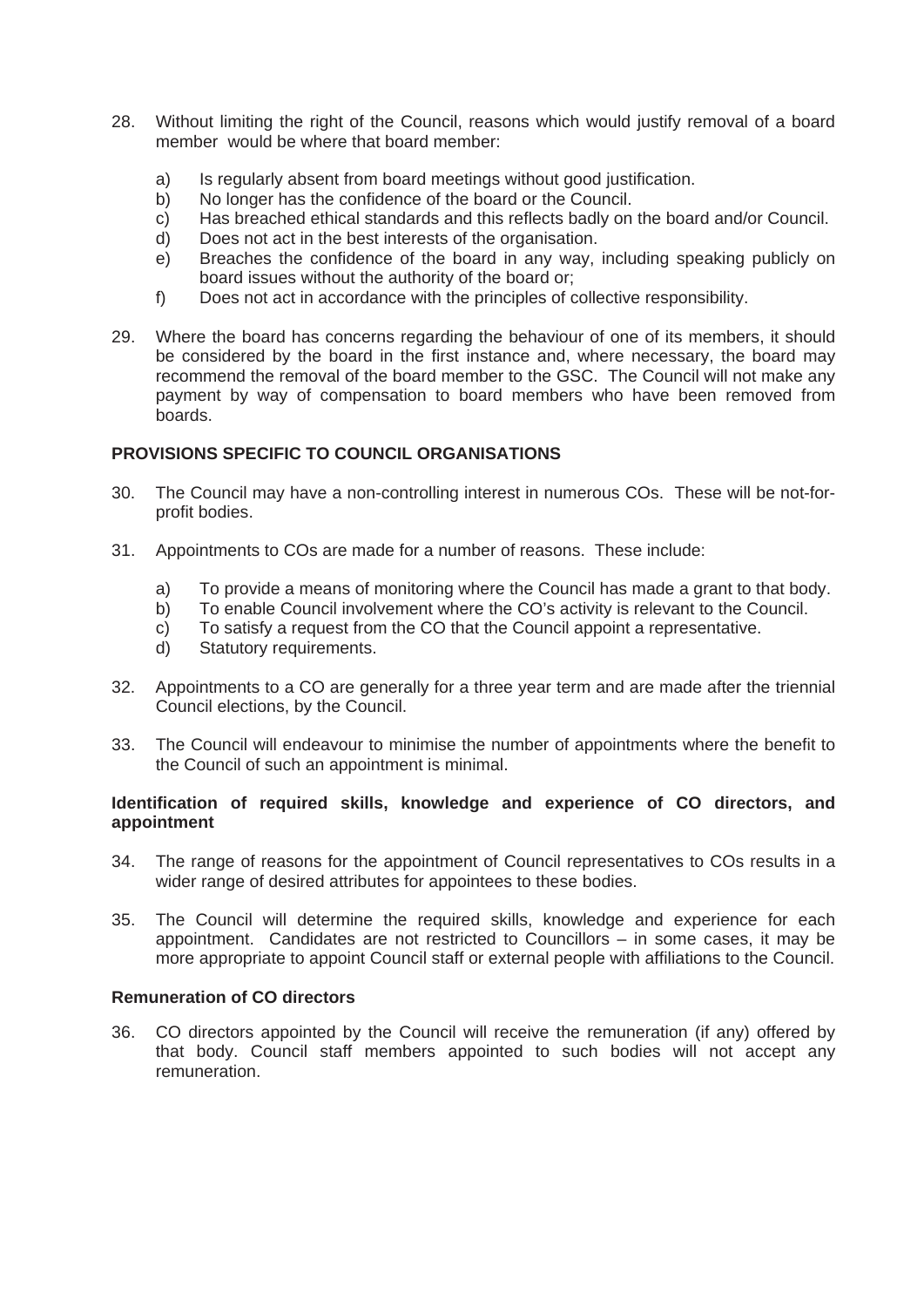# **EXPECTATION OF APPOINTEES**

- 37. Directors must adhere to the code of conduct annexed as Appendix 1 to this policy.
- 38. Directors are appointed to CCTOs or CCOs for the value and skills they can add to the organisation and not as Council representatives. The first expectation of appointees is that they will satisfy all statutory requirements of the role and pursue the requirements of the body's constitution. Where it is consistent with that role, the appointee will have regard to the policies of Council and will seek to advance such policies.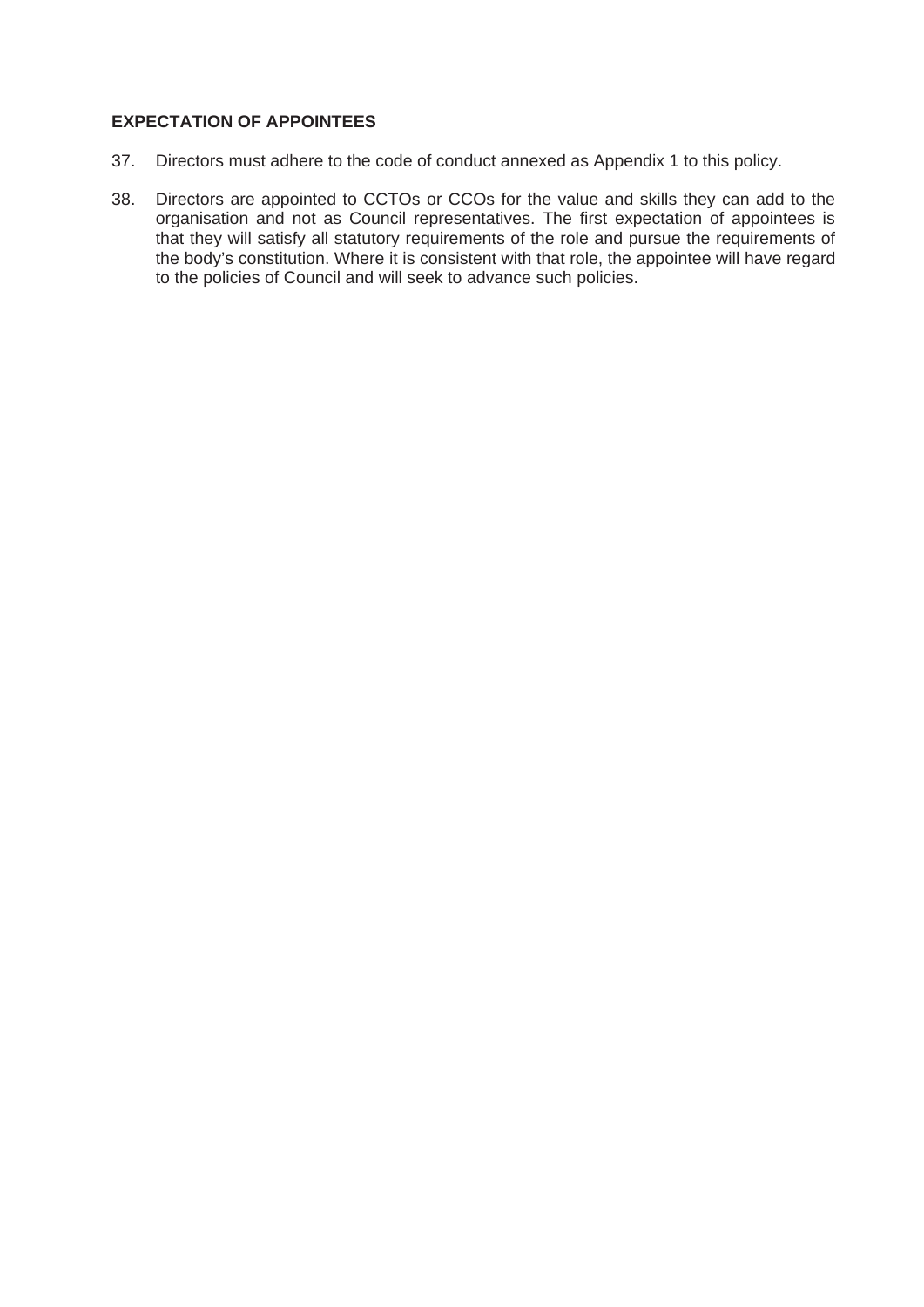# **DIRECTOR REMUNERATION POLICY**

### **Remuneration**

- 39. In general, it is intended that boards of CCTOs or CCOs will receive a level of remuneration that is appropriate to the relevant market, while recognising the public service element to a CCTO or CCO. Professional advice will be sought where necessary.
- 40. The Council also supports the payment by CCTOs or CCOs of directors' liability insurance and the indemnification of all directors.
- 41. Any remuneration earned by Councillors or staff as directors of a CCTO or CCO will be remitted to the Council.

### **Remuneration Review and Fee Setting**

- 42. Periodically the GSC will review the level of remuneration made available to the boards of the CCTOs or CCOs for distribution amongst directors on each board.
- 43. The fees will be reviewed on an overall basis for each CCTO or CCO, leaving the board of that CCTO or CCO to apportion the fee between board members as it sees fit. Under exceptional circumstances, Council may approve an application from a CCTO or CCO for additional fees; for a special project; a temporary increase in workload for the board; difficulties in recruiting particular skills; or similar considerations.
- 44. In performing its review of remuneration, the GSC will have regard to the following factors:
	- a) The need to attract and retain appropriately qualified directors.
	- b) The levels of remuneration paid to comparable companies in New Zealand.
	- c) The performance of the CCTO or CCO and any changes in the nature of its business.
	- d) The size and scale of the CCTO or CCO (e.g. turnover, value of assets, number of employees).
	- e) Complexity and scope of operations (e.g. complexity of issues, level of guidance for decision-making, relationship management responsibilities).
	- f) Accountability (e.g. scale of market risk, public interest and profile, potential risk to director reputation, and other key risks).
	- g) Skills the type of expertise and specialisation needed.
	- h) Any other relevant factors.
- 45. The final decision on directors' remuneration will be made by a resolution of Council.